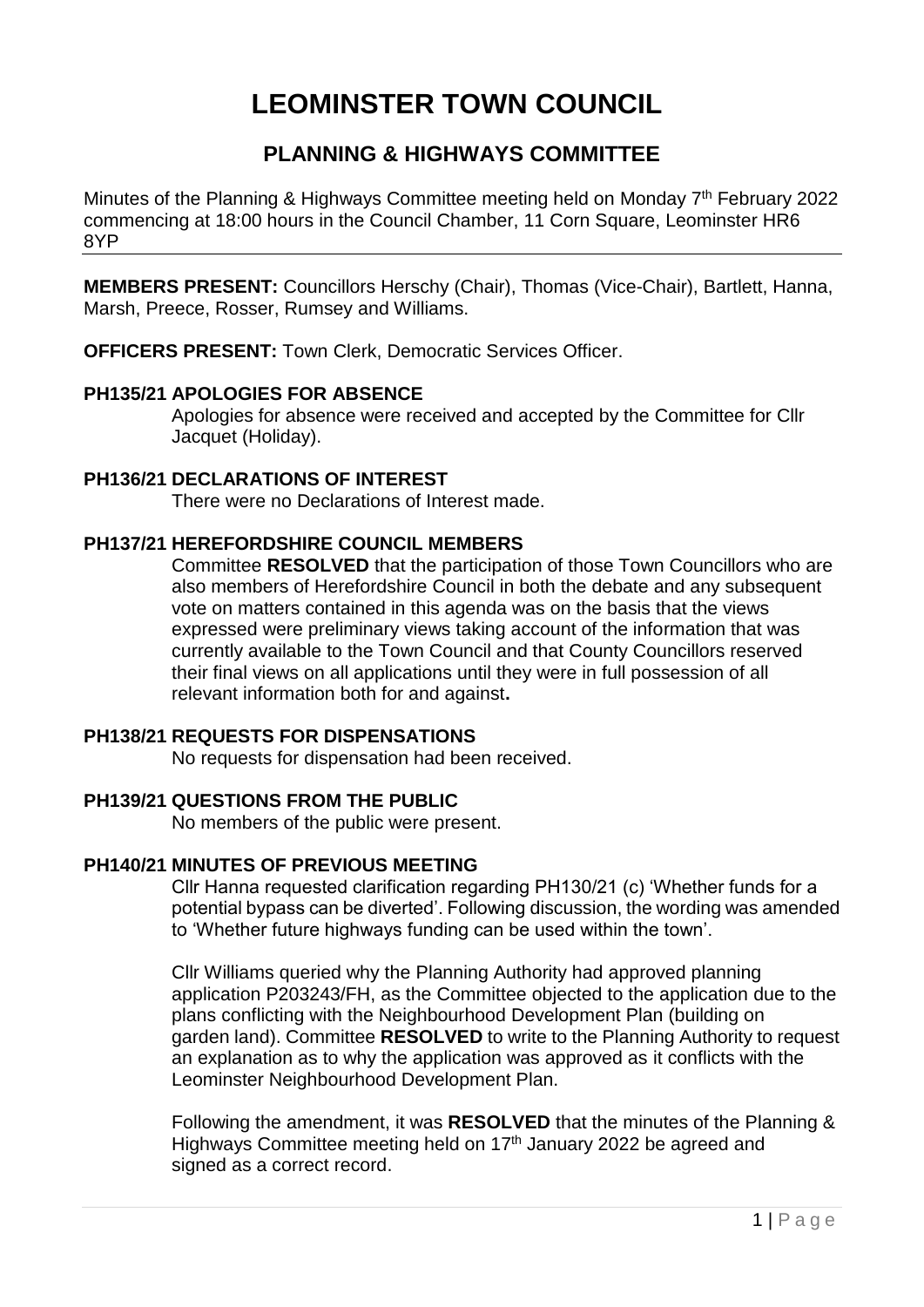# **PH141/21 PLANNING**

**(a) Planning applications –** It was **RESOLVED** to submit the following comments to Herefordshire Council:

> **Application no & site address:** Planning Consultation – **214577** – Priory Church of St Peter and St Paul, Churchyard, The Priory, Leominster, Herefordshire HR6 8EQ **Description**: The tree specie is a Thuja, our tree surgeon has identified it as being dead and needs removing. On the sketch plan it is numbered 1. We will be replacing the tree with an Oak. **Applicant(s):** Mr Stuart Sidebotham **Grid ref:** OS 349858, 259203 **Application type:** Works to Trees in a Conservation Area **Comment:** No Comment

**Application no & site address:** Planning Consultation – **214479 -** Land adjacent The Hen House, Newtown, Leominster, Herefordshire HR6 8QD **Description**: Proposed change of use of land (field margin) together with the siting of one shepherd's hut holiday lodge with decking to be used as a holiday let (Retrospective).

**Applicant(s):** Mr John Pudge **Grid ref:** OS 347878, 257809 **Application type:** Planning Permission **Comment:** No Objection

**Application no & site address:** Planning Consultation – **220011** – 273 Buckfield Road, Leominster, Herefordshire HR6 8SB

**Description**: Incorporating temporary adhoc accommodation, previously open area for parking vehicle (over roofed with polycarbonate roof sheeting) with main dwelling. Addition of 2no. new windows and 1no sliding patio door, new entrance porch and internal elevations.

**Applicant(s):** Mr Des Wood **Grid ref:** OS 348087, 258804 **Application type:** Full Householder **Comment:** No Objection

**Application no & site address:** Planning Re-consultation – **213410** - 91 The Laurels, Bargates, Leominster, Herefordshire HR6 8QS **Description**: Proposed extension and change of use of existing two storey outbuilding to self contained habitable dwelling. **Applicant(s):** Mr Neil Chapman **Grid ref:** OS 349176, 259004 **Application type:** Planning Permission **Comment:** Objection - This is contrary to the Leominster Area Neighbourhood Plan 3. viii Discourage infilling of green spaces such as gardens. The town council support the neighbours of the property with their concerns.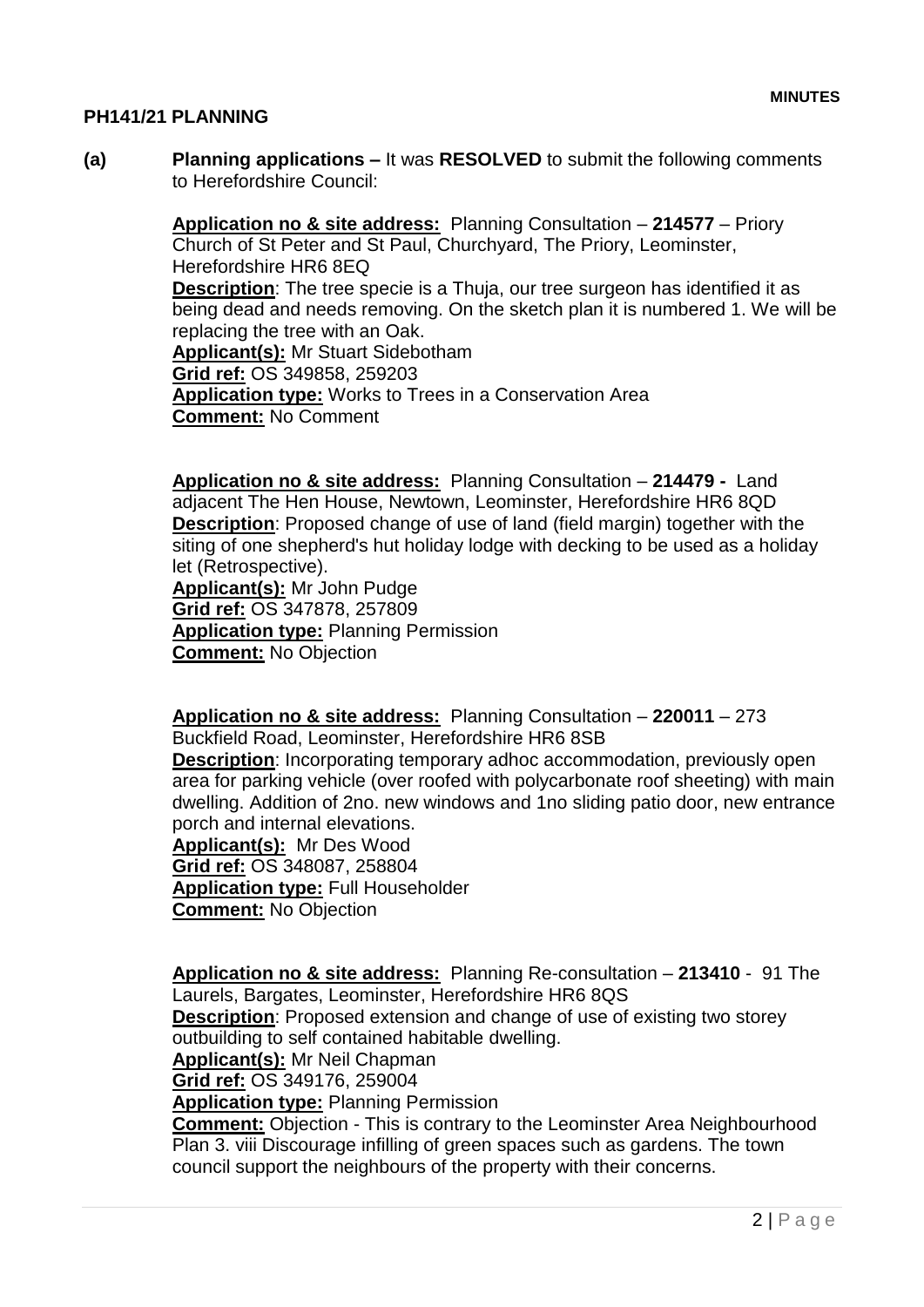**Application no & site address:** Planning Consultation – **220216** - Wegnalls Farm, Ginhall Lane, Leominster, Herefordshire HR6 9AQ

**Description**: Proposed conversion of traditional agricultural building into 1 no. residential dwelling and 1 no. holiday let unit.

**Applicant(s):** Mrs S Powels

**Grid ref:** OS 348334, 259351

**Application type:** (Part 3) Class Q - Prior Approval

**Comment:** Objection - Although the application is for a prior approval determination, the Leominster Town Council Planning & Highways Committee would like to point out that the development is outside the settlement boundary LANP3 Map 3.

**Application no & site address:** Planning Consultation – **220132** – Wood Park, Stoke Prior, Herefordshire HR6 0LF

**Description**: Erection of new 4 bedroom dormer bungalow to replace existing 3 bedroom bungalow and 1 bedroom annexe. The proposal also includes a new double garage to include a bike shed.

**Applicant(s):** Mr Martin Gwyn Hardwick

**Grid ref:** OS 351394, 255687

**Application type:** Planning Permission

**Comment:** Leominster Town Council Planning & Highways Committee would support any comment made by the Humber, Ford & Stoke Prior Group Parish Council.

**(b) Herefordshire Local Plan Spatial Options Consultation** – Committee **RESOLVED** to form a Task and Finish Group consisting of Cllrs Bartlett, Hanna Herschy and Williams to review the questionnaire in relation to the 5 different options and report their findings at the next Planning & Highways Committee meeting on 28<sup>th</sup> February 2022. The clerk will set up a doodle poll to confirm a meeting date for the group.

#### **PH142/21 DECISIONS**

The following planning decisions received from Herefordshire Council were noted. These were presented at the meeting.

#### **Leominster East**

**Number:** P211524/FH **Current status:** Determination Made **Decision:** Approved with Conditions **Type:** Full Householder **Location:** 65 Etnam Street, Leominster, Herefordshire HR6 8AE **Proposal:** To erect a wooden garden shed within the curtilage of a listed building.

**Comment:** No Objection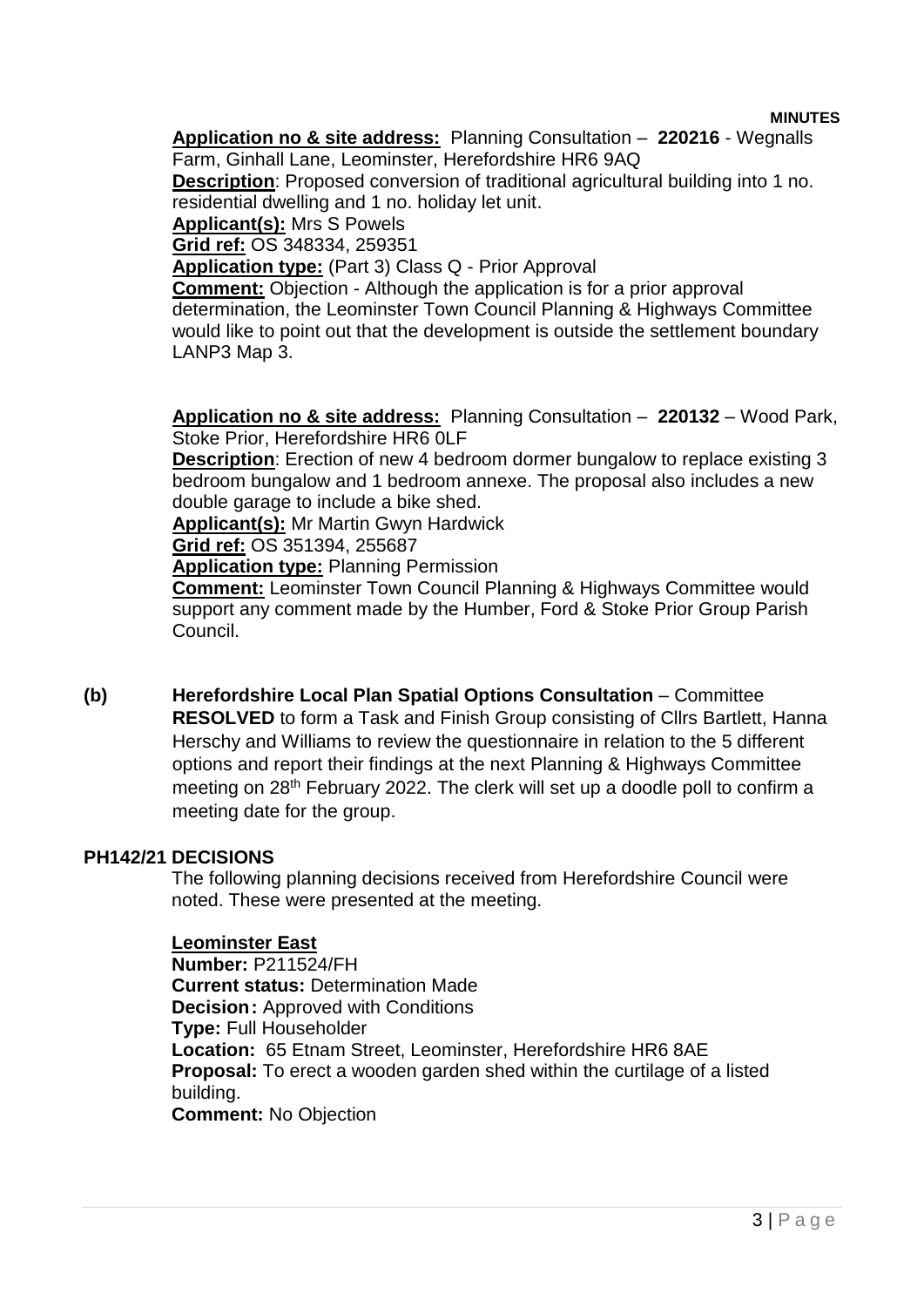**Leominster East Number:** P214172/FH **Current status:** Determination Made **Decision:** Approved with Conditions **Type:** Full Householder **Location:** The Lilacs, Laundry Lane, Leominster, Herefordshire HR6 8JT **Proposal:** Proposed single storey kitchen extension. **Comment:** No Objection

#### **Leominster South**

**Number:** P213764/L

**Current status:** Determination Made **Decision: Approved with Conditions** 

**Type:** Listed Building Consent

**Location:** 1 Dishley Court, Ivington Road, Newtown, Leominster, Herefordshire HR6 8QD

**Proposal:** Replacement of the existing timber casement windows with proprietary powder coated slimline aluminium casement windows to match with the dark grey powder coated aluminium windows of the approved single storey extension.

**Comment:** No Objection subject to Conservation Officer comments.

#### **Leominster West**

**Number:** P213514/F **Current status:** Determination Made **Decision:** Approved with Conditions **Type:** Planning Permission

**Location:** Vacant Site Adjacent to 54 Green Lane, Leominster, Herefordshire HR6 8QW

**Proposal:** Application for variation of condition 1 following grant of planning permission 202172 (Application for variation of condition 2 following grant of planning permission. 171903 (Proposed construction of a pair of semi-detached dwellings) To allow the design of the approved semi- detached houses to be amended) - To allow the access location to be changed from the approved position to the position of the original site access. **Comment:** No Objection

# **PH143/21 HIGHWAYS AND PARKING MATTERS**

#### **(a) Highway and Parking Matters**

There were no matters raised.

**(b) Proposed Public Path Diversion Order Footpath ZC100** - Committee **RESOLVED** to support the request for the diversion of part of footpath ZC100 as long as tarmac is used to upgrade the path. Committee also **RESOLVED** that enforcement action should take place to reinstate footpath ZC100 from the rear of Silurian Close to Castlefield Stores.